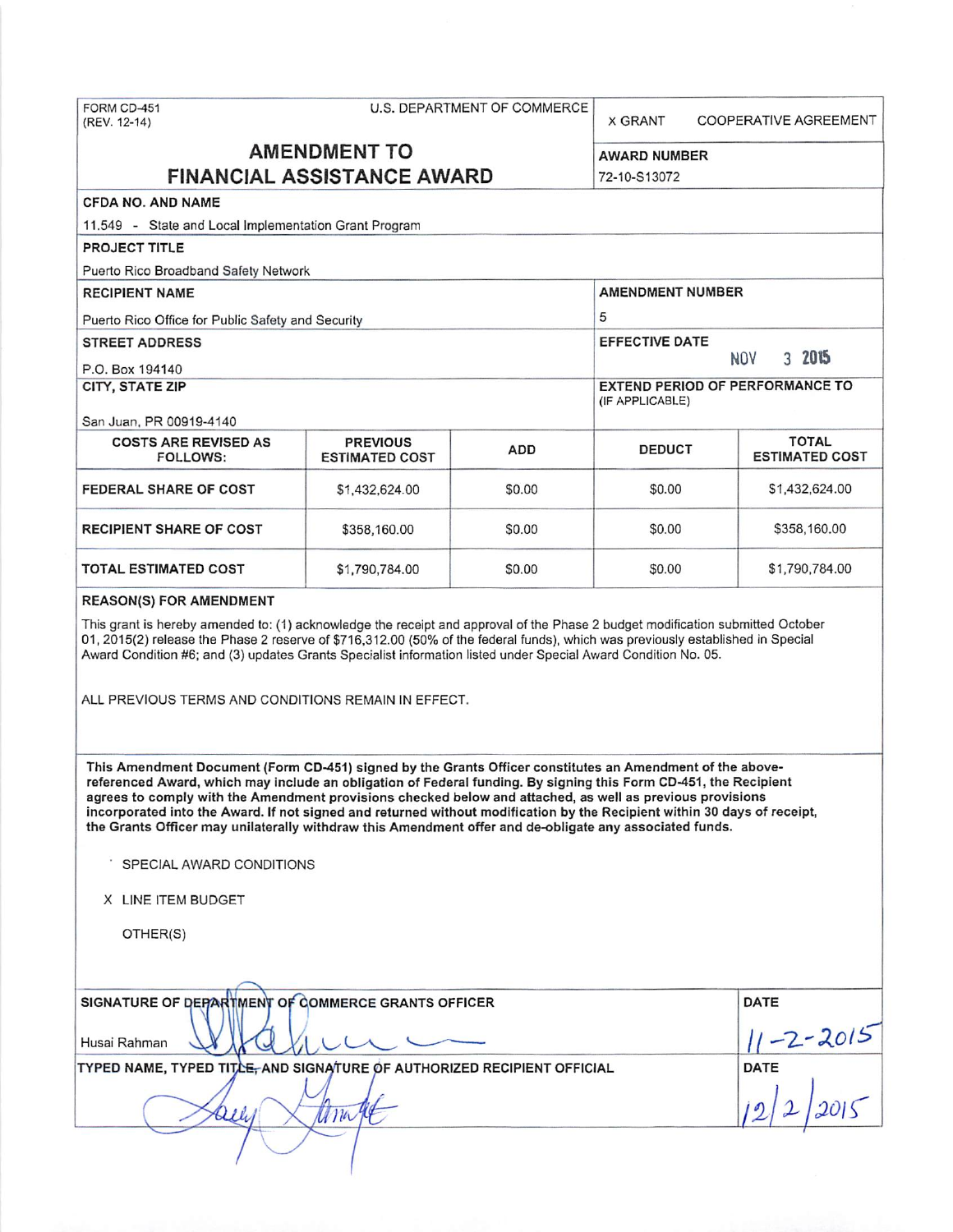Award Number: 72-10-S13072, Amendment Number 5 Federal Program Officer: Yuki Miyamoto-Mendez Requisition Number: S13072 Employer Identification Number: 660679060 Dun & Bradstreet No: 601962173 Recipient ID: 1118951 Requestor ID: 1118951

## **Award ACCS Information**

| Bureau<br>Code | <b>FCFY</b> | Project-Task | Org Code               | Obi Class   | <b>Obligation Amount</b> |
|----------------|-------------|--------------|------------------------|-------------|--------------------------|
| 61             | 2013        | 8150000-000  | 11-00-0000-00-00-00-00 | 41-19-00-00 | \$0.00                   |

#### **Award Contact information**

| <b>Contact Name</b>        | <b>Contact Type</b> | Email                     | Phone        |  |
|----------------------------|---------------------|---------------------------|--------------|--|
| Garrafa-Echevaria<br>Sally | Administrative      | sgarrafa@oasp.gobierno.pr | 787-763-3424 |  |
| Lex Santos                 | <b>Fechnical</b>    | Isantos@oasp.gobierno.pr  | 787-763-3424 |  |

# **NIST Grants Officer:**

Husai Rahman 100 Bureau Drive, MS 1650 Gaithersburg, MD 20899-1650 (301) 975-4355

## **NIST Grants Specialist:**

Shiou (Michelle} Liu 100 Bureau Drive, MS 1650 Gaithersburg, MD 20899-1650 (301) 975-8245

bil